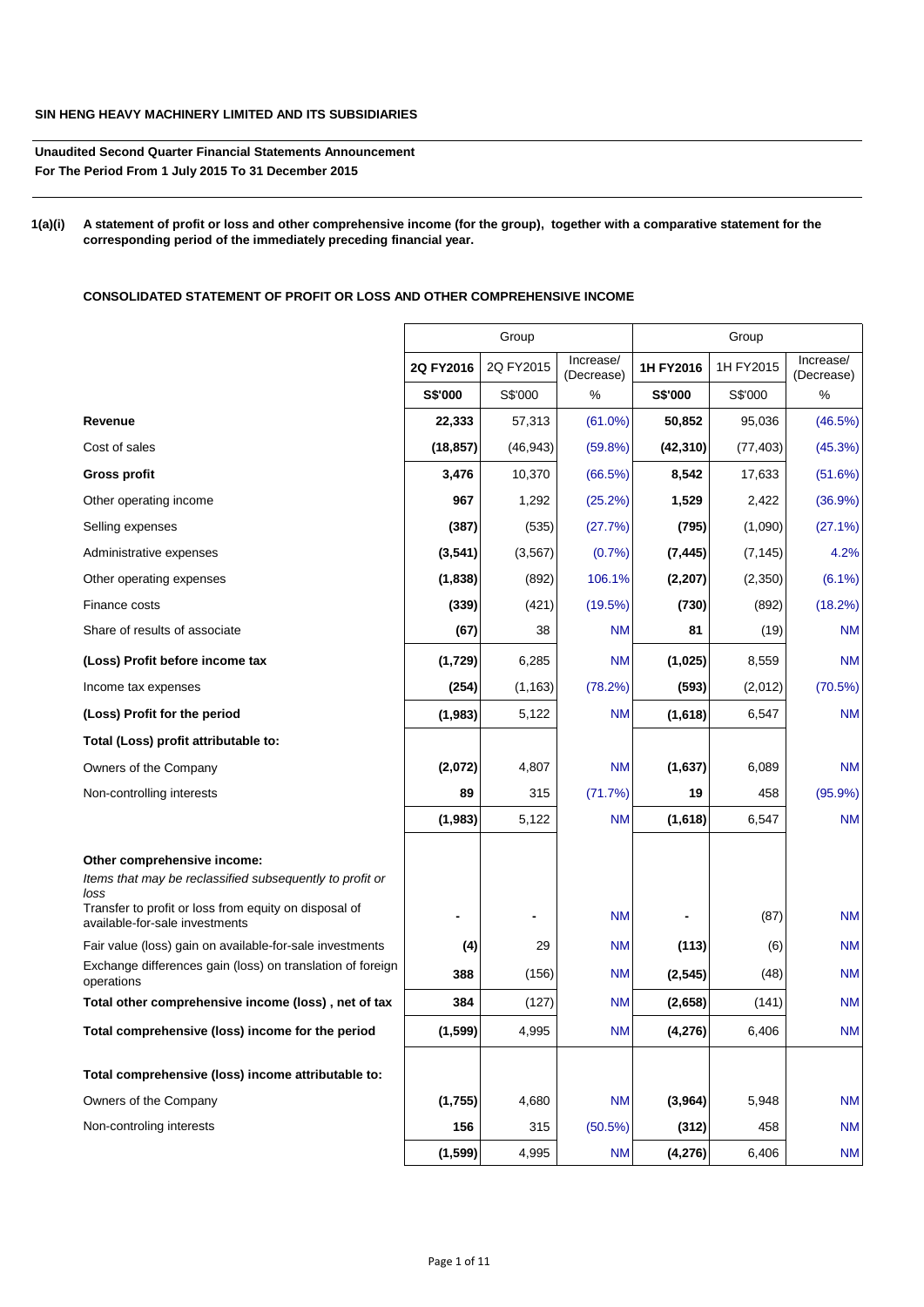#### **Notes to consolidated statement of comprehensive income 1(a)(ii)**

**Profit after tax was stated after**

**(charging)/ crediting :-**

|                                                                   | Group     |           |                         |           |           |                         |
|-------------------------------------------------------------------|-----------|-----------|-------------------------|-----------|-----------|-------------------------|
|                                                                   | 2Q FY2016 | 2Q FY2015 | Increase/<br>(Decrease) | 1H FY2016 | 1H FY2015 | Increase/<br>(Decrease) |
|                                                                   | S\$'000   | S\$'000   | %                       | S\$'000   | S\$'000   | %                       |
| Depreciation of property, plant and equipment                     | (2,989)   | (2,827)   | 5.7%                    | (5, 843)  | (5, 512)  | 6.0%                    |
| Bad debts written off                                             | (102)     | (19)      | <b>NM</b>               | (102)     | (25)      | <b>NM</b>               |
| Currency exchange gain (loss) - net                               | 194       | (809)     | <b>NM</b>               | (388)     | 461       | <b>NM</b>               |
| Gain on disposal of property, plant and equipment                 | 267       | 426       | (37.3%)                 | 368       | 452       | $(18.6\%)$              |
| Gain on disposal of available-for-sale investments                |           |           | <b>NM</b>               |           | 88        | <b>NM</b>               |
| Loss on disposal of investment in an associate                    | (1,649)   |           | <b>NM</b>               | (1,649)   |           | <b>NM</b>               |
| Interest income                                                   | 11        | 51        | $(78.4\%)$              | 45        | 98        | $(54.1\%)$              |
| Interest expenses                                                 | (339)     | (421)     | (19.5%)                 | (730)     | (892)     | $(18.2\%)$              |
| Unrealised fair value (loss) gain on forward curency<br>contracts | (52)      | 271       | <b>NM</b>               | 53        | (2, 169)  | <b>NM</b>               |

# **Denotes: NM - not meaningful**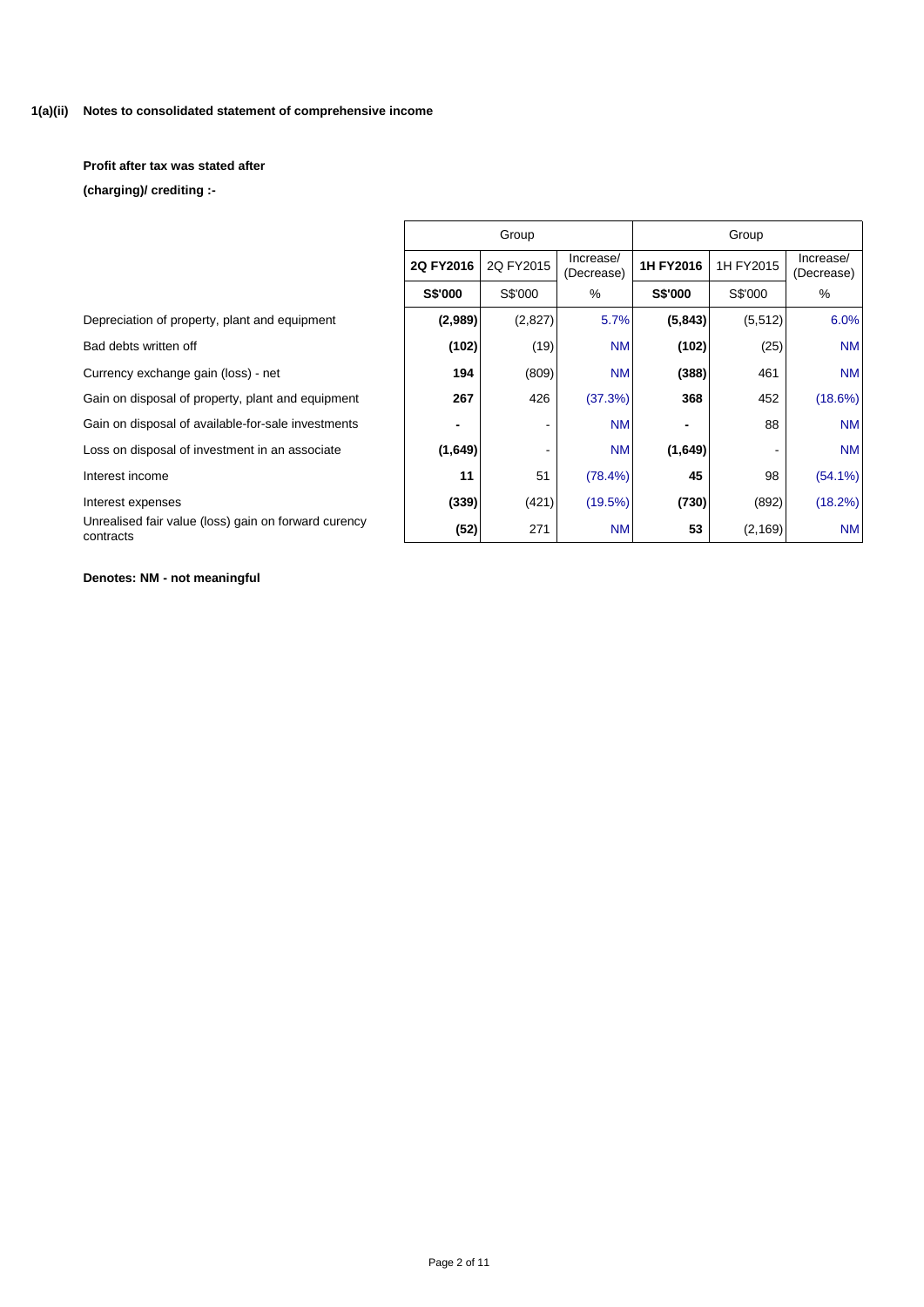#### **1(b)(i) A statement of financial position (for the issuer and group), together with a comparative statement as at end of the immediately preceding financial year.**

# **STATEMENT OF FINANCIAL POSITION**

|                                                    |            | <b>The Group</b> |            | <b>The Company</b> |
|----------------------------------------------------|------------|------------------|------------|--------------------|
|                                                    | As at      | As at            | As at      | As at              |
|                                                    | 31/12/2015 | 30/6/2015        | 31/12/2015 | 30/6/2015          |
| <b>ASSETS</b>                                      | S\$ '000   | S\$ '000         | S\$ '000   | S\$ '000           |
| <b>Current assets</b>                              |            |                  |            |                    |
| Cash and bank balances                             | 39,455     | 45,391           | 17,098     | 16,018             |
| Trade receivables                                  | 24,340     | 37,579           | 44,511     | 65,550             |
| Other receivables                                  | 1,853      | 1,943            | 7,815      | 9,136              |
| Derivative financial instruments                   | 165        | 117              | 165        | 24                 |
| Inventories                                        | 5,546      | 17,404           | 1,665      | 6,810              |
| Total current assets                               | 71,359     | 102,434          | 71,254     | 97,538             |
| <b>Non-current assets</b>                          |            |                  |            |                    |
| Property, plant and equipment                      | 126,205    | 122,099          | 47,223     | 49,813             |
| Investment in subsidiaries                         |            |                  | 26,942     | 14,200             |
| Investment in associates                           |            | 2,568            |            | 1,200              |
| Available-for-sale investments                     | 406        | 519              | 406        | 519                |
| Other assets                                       | 63         | 63               | 63         | 63                 |
| Total non-current assets                           | 126,674    | 125,249          | 74,634     | 65,795             |
| <b>Total assets</b>                                | 198,033    | 227,683          | 145,888    | 163,333            |
| <b>LIABILITIES AND EQUITY</b>                      |            |                  |            |                    |
| <b>Current liabilities</b>                         |            |                  |            |                    |
| <b>Bills payable</b>                               | 24,108     | 54,093           | 24,108     | 54,093             |
| Current portion of bank loans                      | 9,400      | 1,400            | 5,400      | 400                |
| Trade payables                                     | 2,017      | 2,190            | 1,419      | 1,478              |
| Other payables                                     | 3,733      | 5,212            | 2,445      | 3,622              |
| Current portion of finance leases                  | 7,418      | 6,544            | 4,634      | 3,815              |
| Income tax payable                                 | 1,767      | 2,256            | ٠          |                    |
| <b>Total current liabilities</b>                   | 48,443     | 71,695           | 38,006     | 63,408             |
| <b>Non-current liabilities</b>                     |            |                  |            |                    |
| <b>Bank loans</b>                                  | 1,600      | 2,300            | 100        | 300                |
| <b>Finance leases</b>                              | 14,707     | 12,813           | 8,228      | 6,501              |
| Deferred tax liabilities                           | 8,405      | 8,565            | 4,917      | 4,917              |
| Total non-current liabilities                      | 24,712     | 23,678           | 13,245     | 11,718             |
| <b>Total liabilities</b>                           | 73,155     | 95,373           | 51,251     | 75,126             |
| <b>NET ASSETS</b>                                  | 124,878    | 132,310          | 94,637     | 88,207             |
| <b>Capital and reserves</b>                        |            |                  |            |                    |
| Share capital                                      | 41,846     | 41,846           | 41,846     | 41,846             |
| Treasury shares                                    | (83)       | (83)             | (83)       | (83)               |
| Retained earnings                                  | 87,024     | 91,817           | 53,136     | 46,593             |
| <b>Translation reserves</b>                        | (4,075)    | (1,861)          |            |                    |
| Fair value reserve                                 | (262)      | (149)            | (262)      | (149)              |
| Capital reserve                                    | (711)      | (711)            |            | $\blacksquare$     |
| Total equity attributable to owners of the Company | 123,739    | 130,859          | 94,637     | 88,207             |
| Non-controlling interests                          | 1,139      | 1,451            |            |                    |
| <b>Total Equity</b>                                | 124,878    | 132,310          | 94,637     | 88,207             |
|                                                    |            |                  |            |                    |
| <b>Total liabilities and equity</b>                | 198,033    | 227,683          | 145,888    | 163,333            |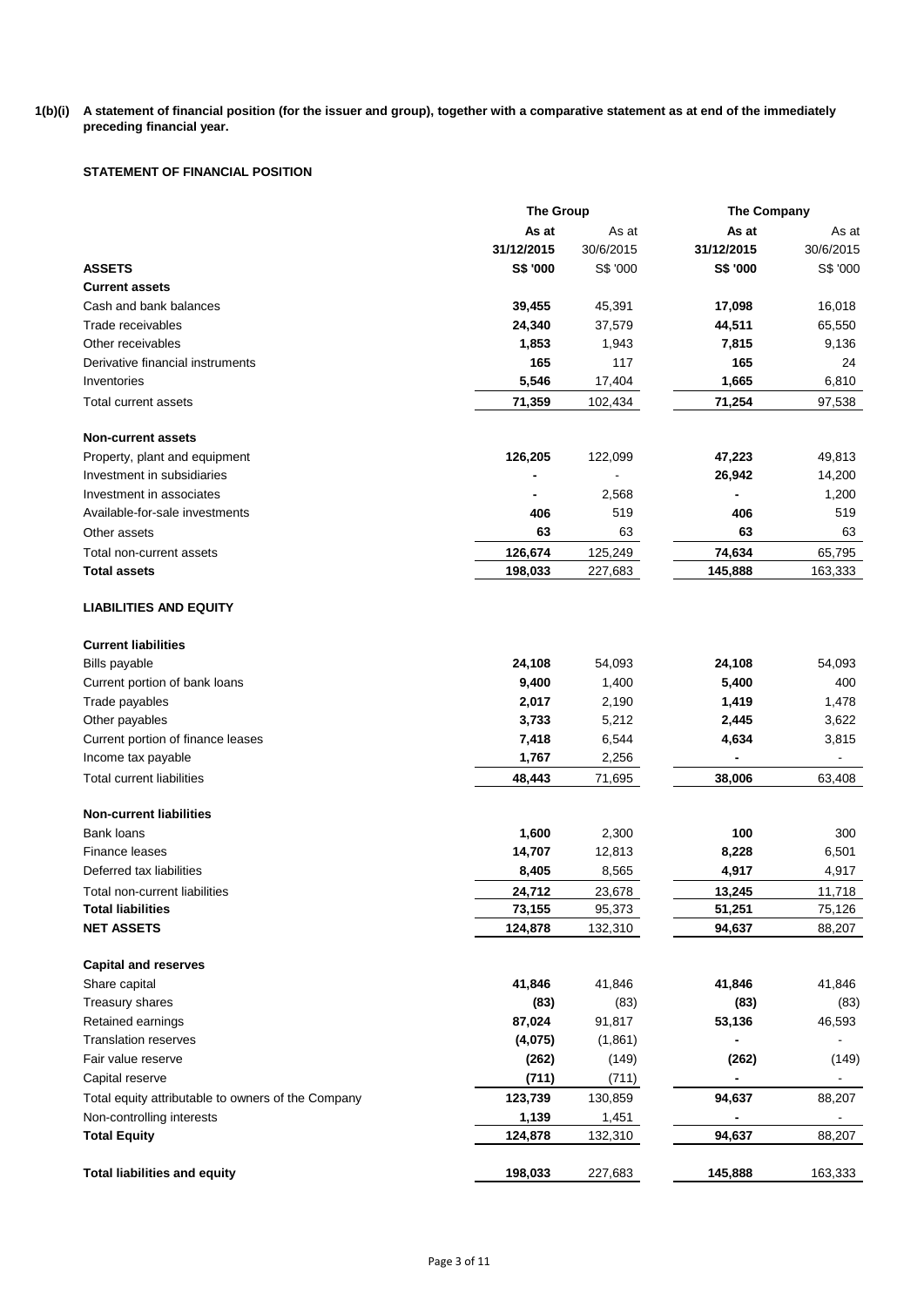# **1(b)(ii) Aggregate amount of group's borrowings and debt securities**

|                                                       | As at 31/12/2015<br><b>S\$'000</b> |                  | S\$'000 | As at 30/6/2015 |  |
|-------------------------------------------------------|------------------------------------|------------------|---------|-----------------|--|
|                                                       | <b>Secured</b>                     | <b>Unsecured</b> | Secured | Unsecured       |  |
| Amount repayable in one year<br>or less, or on demand | 7.418                              | 9.400            | 6.544   | 1,400           |  |
| Amount repayable after one year                       | 14,707                             | 1.600            | 12,813  | 2,300           |  |

As at 31 December 2015, The Group's finance leases of \$22.1m are secured over plant and equipment of the Group with carrying value of \$43.6m .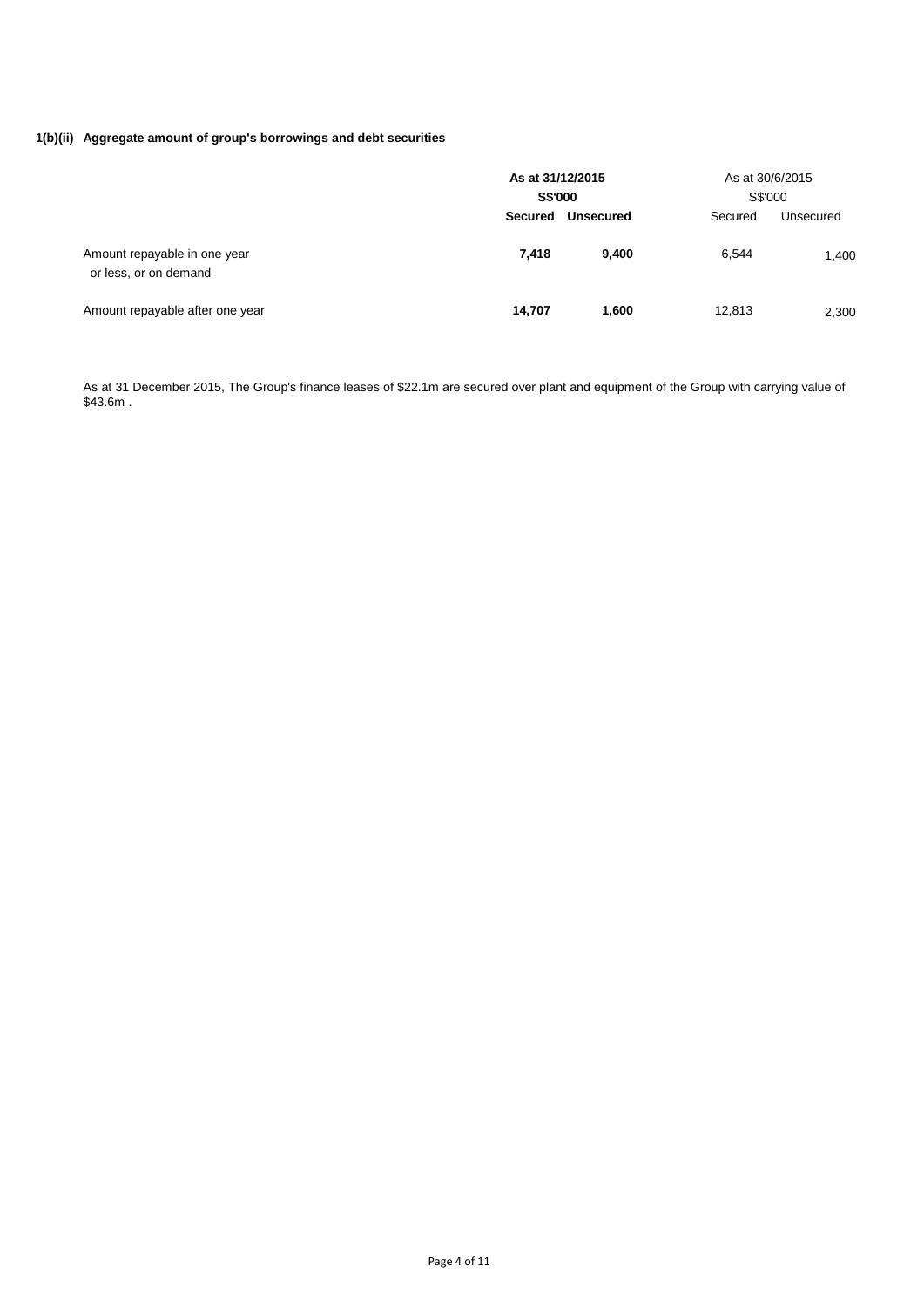**1 ( c ) Cash flow statement (for the group), together with a comparative statement for the corresponding period of the immediately preceding financial year.**

|                                                                                                          | Group          |           | Group          |               |  |
|----------------------------------------------------------------------------------------------------------|----------------|-----------|----------------|---------------|--|
|                                                                                                          | 2Q FY2016      | 2Q FY2015 | 1H FY2016      | 1H FY2015     |  |
|                                                                                                          | <b>S\$'000</b> | S\$'000   | <b>S\$'000</b> | S\$'000       |  |
| <b>Operating activities</b>                                                                              |                |           |                |               |  |
| Profit before income tax                                                                                 | (1,729)        | 6,285     | (1,025)        | 8,559         |  |
| Adjustments for:                                                                                         |                |           |                |               |  |
| Unrealised fair value (gain) loss from derivative financial instruments                                  | 52             | (271)     | (53)           | 2,169         |  |
| Share of associate's results                                                                             | 67             | (38)      | (81)           | 19            |  |
| Depreciation of property, plant & equipment                                                              | 2,989          | 2,827     | 5,843          | 5,512         |  |
| Interest expenses                                                                                        | 339            | 421       | 730            | 892           |  |
| Interest income                                                                                          | (11)           | (51)      | (45)           | (98)          |  |
| Net unrealised foreign exchange adjustments                                                              | (28)           | 131       | (464)          | 60            |  |
| Bad debt written off                                                                                     | 102            | 19        | 102            | 25            |  |
| Loss on disposal of investment in an associate                                                           | 1,649          |           | 1,649          |               |  |
| Gain on disposal of property, plant and equipment<br>Gain on disposal of available-for-sales investments | (267)          | (426)     | (368)          | (452)<br>(88) |  |
| Property, plant and equipment written off                                                                | 1              |           | 1              |               |  |
| Operating cash flows before movements in working capital                                                 | 3,164          | 8.897     | 6,289          | 16,598        |  |
| Trade receivables                                                                                        | 9,155          | 1,185     | 12,499         | 10,816        |  |
| Other receivables                                                                                        | (358)          | (150)     | 32             | (1,021)       |  |
| Inventories                                                                                              | 8,265          | 17,063    | 8,727          | 6,689         |  |
| Trade payables                                                                                           | 183            | (1,714)   | 1,050          | (1, 452)      |  |
| Other payables                                                                                           | (220)          | (4,086)   | (251)          | (1, 315)      |  |
| Cash generated from operations                                                                           | 20,189         | 21,195    | 28,346         | 30,315        |  |
| Income tax paid                                                                                          | (803)          | (1, 317)  | (1,091)        | (1, 350)      |  |
| Net cash from operating activities                                                                       | 19,386         | 19,878    | 27,255         | 28,965        |  |
| <b>Investing activities</b>                                                                              |                |           |                |               |  |
| Proceeds from capital reduction of investment in an associate                                            |                | 2,118     |                | 2,118         |  |
| Proceeds from disposal of investment in an associates                                                    | 1,000          |           | 1,000          |               |  |
| Proceeds from available-for-sale investments                                                             |                |           |                | 140           |  |
| Interest received                                                                                        | 11             | 51        | 45             | 98            |  |
| Purchase of property, plant and equipment                                                                | (2,959)        | (6, 357)  | (9, 312)       | (7,996)       |  |
| Purchase of club membership                                                                              |                | (53)      |                | (53)          |  |
| Proceeds from disposal of property, plant and equipment                                                  | 706            | 2,039     | 887            | 2,203         |  |
| Net cash used in investing activities                                                                    | (1, 242)       | (2,202)   | (7, 380)       | (3, 490)      |  |
| <b>Financing activities</b>                                                                              |                |           |                |               |  |
| <b>Bills payable</b>                                                                                     | (25, 309)      | (16, 929) | (29, 985)      | (32, 958)     |  |
| Dividends paid                                                                                           | (3, 156)       | (3,731)   | (3, 156)       | (3,731)       |  |
| Interest paid                                                                                            | (339)          | (421)     | (730)          | (892)         |  |
| Repayment of obligations under finance leases                                                            | (2,094)        | (3,053)   | (4, 260)       | (5, 126)      |  |
| Proceeds from finance leases                                                                             | 5,710          | 1,893     | 5,856          | 2,903         |  |
| Repayment of bank loans                                                                                  | (350)          | (208)     | (700)          | (417)         |  |
| Proceeds from bank loans                                                                                 | 3,000          |           | 8,000          |               |  |
| Purchase of treasury shares                                                                              |                | (8)       |                | (8)           |  |
| Net cash used in financing activities                                                                    | (22, 538)      | (22, 457) | (24, 975)      | (40, 229)     |  |
| Net decrease in cash and cash equivalents                                                                | (4, 394)       | (4,781)   | (5, 100)       | (14, 754)     |  |
| Cash and cash equivalents at beginning of the period                                                     | 44,054         | 46,016    | 45,391         | 55,943        |  |
| Effect of exchange rate changes on the balance of cash held in foreign                                   | (205)          | (173)     | (836)          | (127)         |  |
| currencies                                                                                               |                |           |                |               |  |
| Cash and cash equivalents at end of the period                                                           | 39,455         | 41,062    | 39,455         | 41,062        |  |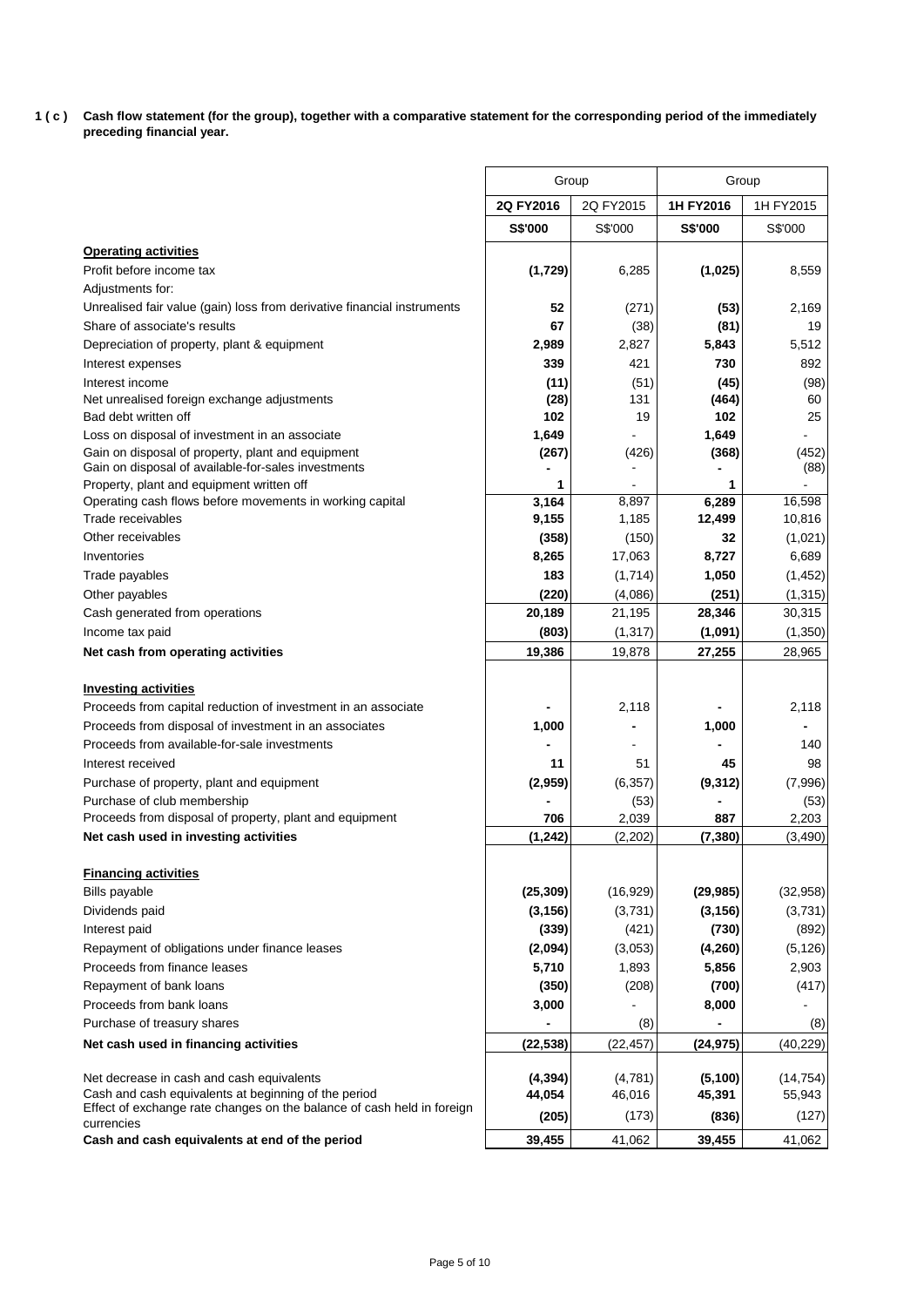**1(d)(i) A statement for (the issuer and the group) showing either (i) all changes in equity or (ii) changes in equity other than those arising from capitalisation issues and distributions to shareholders, together with a comparative statement for the corresponding period of the immediately preceding financial year.**

|                                                                                                                 | Attributable to equity holders of the Company |                          |                    |                          |                          |                      |                                                       |                                  |                 |
|-----------------------------------------------------------------------------------------------------------------|-----------------------------------------------|--------------------------|--------------------|--------------------------|--------------------------|----------------------|-------------------------------------------------------|----------------------------------|-----------------|
| The Group                                                                                                       | Share<br>capital                              | Treasury<br>shares       | Capital<br>reserve | Fair<br>value<br>reserve | Translation<br>reserves  | Retained<br>earnings | Attributale to<br>equity holders<br>of the<br>Company | Non-<br>controlling<br>interests | Total<br>equity |
|                                                                                                                 | S\$'000                                       | S\$'000                  | S\$'000            | S\$'000                  | S\$'000                  | S\$'000              | S\$'000                                               | S\$'000                          | S\$'000         |
| Balance at 1 July 2015                                                                                          | 41,846                                        | (83)                     | (711)              | (149)                    | (1,861)                  | 91,817               | 130,859                                               | 1,451                            | 132,310         |
| Total comprehensive income for the period                                                                       |                                               |                          |                    |                          |                          |                      |                                                       |                                  |                 |
| Profit for the period                                                                                           |                                               |                          |                    |                          |                          | 435                  | 435                                                   | (70)                             | 365             |
| Other comprehensive loss                                                                                        |                                               |                          |                    | (109)                    | (2, 535)                 |                      | (2,644)                                               | (398)                            | (3,042)         |
| Balance a 30 September 2015                                                                                     | 41,846                                        | (83)                     | (711)              | (258)                    | (4, 396)                 | 92,252               | 128,650                                               | 983                              | 129,633         |
| Balance at 1 October 2015<br>Total comprehensive (loss) income for the<br>period                                | 41,846                                        | (83)                     | (711)              | (258)                    | (4, 396)                 | 92,252               | 128,650                                               | 983                              | 129,633         |
| Loss for the period                                                                                             |                                               |                          |                    |                          |                          | (2,072)              | (2,072)                                               | 89                               | (1,983)         |
| Other comprehensive income                                                                                      |                                               |                          |                    | (4)                      | 321                      |                      | 317                                                   | 67                               | 384             |
| Total                                                                                                           | 41,846                                        | (83)                     | (711)              | (262)                    | (4,075)                  | 90,180               | 126,895                                               | 1,139                            | 128,034         |
| Transactions with owners, recognised directly<br>in equity<br>Dividend paid                                     |                                               |                          |                    | $\overline{a}$           | $\overline{\phantom{m}}$ | (3, 156)             | (3, 156)                                              | $\overline{a}$                   | (3, 156)        |
| Balance at 31 December 2015                                                                                     | 41,846                                        | (83)                     | (711)              | (262)                    | (4,075)                  | 87,024               | 123,739                                               | 1,139                            | 124,878         |
|                                                                                                                 |                                               |                          |                    |                          |                          |                      |                                                       |                                  |                 |
| Balance at 1 July 2014                                                                                          | 41,846                                        | (54)                     | (402)              | (25)                     | (643)                    | 86,695               | 127,417                                               | 356                              | 127,773         |
| Total comprehensive income for the period                                                                       |                                               |                          |                    |                          |                          |                      |                                                       |                                  |                 |
| Profit for the period                                                                                           |                                               |                          |                    |                          | ٠                        | 1,281                | 1,281                                                 | 143                              | 1,424           |
| Other comprehensive income                                                                                      |                                               | $\overline{\phantom{a}}$ | ÷,                 | (122)                    | 108                      | $\overline{a}$       | (14)                                                  | $\sim$                           | (14)            |
| Total                                                                                                           | 41,846                                        | (54)                     | (402)              | (147)                    | (535)                    | 87,976               | 128,684                                               | 499                              | 129,183         |
| Transactions with owners, recognised directly<br>in equity<br>Effect of acquiring non-controlling interest in a |                                               |                          | 71                 |                          |                          |                      | 71                                                    | (356)                            | (285)           |
| subsidiary                                                                                                      |                                               |                          |                    |                          |                          |                      |                                                       |                                  |                 |
| Non-controlling interest arising from issue of<br>share capital in a subsidiary                                 |                                               |                          | (380)              |                          |                          |                      | (380)                                                 | 1,087                            | 707             |
| Balance at 30 September 2014                                                                                    | 41,846                                        | (54)                     | (711)              | (147)                    | (535)                    | 87,976               | 128,375                                               | 1,230                            | 129,605         |
| Balance at 1 October 2014                                                                                       | 41,846                                        | (54)                     | (711)              | (147)                    | (535)                    | 87,976               | 128,375                                               | 1,230                            | 129,605         |
| Total comprehensive income for the period                                                                       |                                               |                          |                    |                          |                          |                      |                                                       |                                  |                 |
| Profit for the period                                                                                           |                                               |                          |                    |                          | ÷,                       | 4,807                | 4,807                                                 | 315                              | 5,122           |
| Other comprehensive income                                                                                      |                                               |                          |                    | 29                       | (156)                    |                      | (127)                                                 | $\blacksquare$                   | (127)           |
| Total                                                                                                           | 41,846                                        | (54)                     | (711)              | (118)                    | (691)                    | 92,783               | 133,055                                               | 1,545                            | 134,600         |
| Transactions with owners, recognised directly<br>in equity                                                      |                                               |                          |                    |                          |                          |                      |                                                       |                                  |                 |
| Repurchase of shares                                                                                            |                                               | (8)                      |                    |                          |                          |                      | (8)                                                   |                                  | (8)             |
| Dividend paid                                                                                                   |                                               |                          |                    |                          |                          | (3,731)              | (3,731)                                               |                                  | (3,731)         |
| Balance at 31 December 2014                                                                                     | 41,846                                        | (62)                     | (711)              | (118)                    | (691)                    | 89,052               | 129,316                                               | 1,545                            | 130,861         |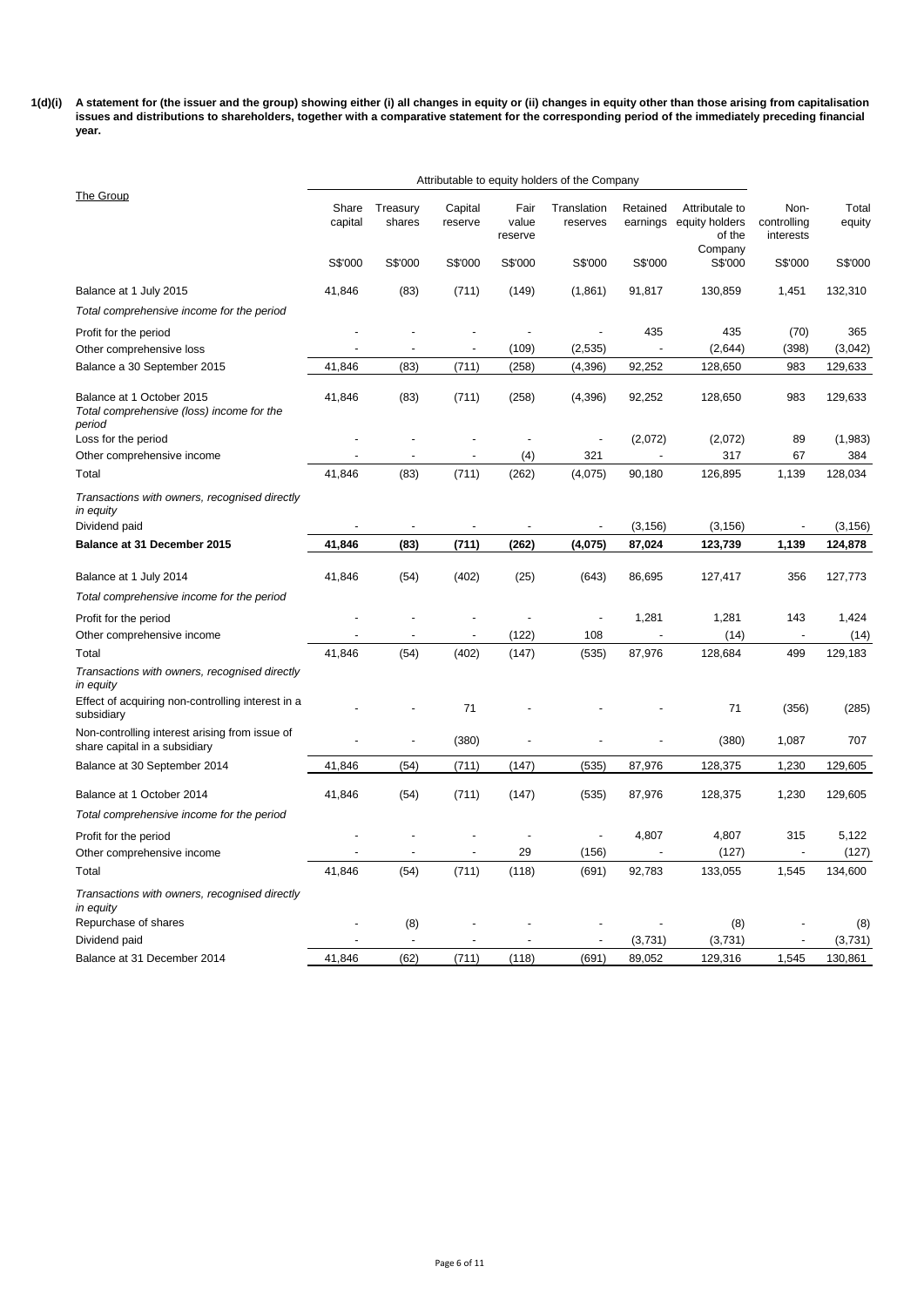# The Company

|                                                                     | Share<br>capital | Treasury<br>shares       | Capital<br>reserve       | Fair<br>value | Translation<br>reserves  | Retained<br>earnings | <b>Total equity</b> |
|---------------------------------------------------------------------|------------------|--------------------------|--------------------------|---------------|--------------------------|----------------------|---------------------|
|                                                                     | S\$'000          | S\$'000                  | S\$'000                  | S\$'000       | S\$'000                  | S\$'000              | S\$'000             |
| Balance at 1 July 2015<br>Total comprehensive income for the period | 41,846           | (83)                     |                          | (149)         |                          | 46,593               | 88,207              |
| Loss for the period                                                 |                  |                          |                          |               |                          | (829)                | (829)               |
| Other comprehensive income                                          |                  |                          | $\blacksquare$           | (109)         |                          |                      | (109)               |
| Balance at 30 September 2015                                        | 41,846           | (83)                     | $\overline{\phantom{a}}$ | (258)         | $\overline{\phantom{a}}$ | 45,764               | 87,269              |
| Balance at 1 October 2015                                           | 41,846           | (83)                     |                          | (258)         |                          | 45,764               | 87,269              |
| Total comprehensive income for the period                           |                  |                          |                          |               |                          |                      |                     |
| Profit for the period                                               |                  |                          |                          |               |                          | 10,528               | 10,528              |
| Other comprehensive income                                          | ÷,               | $\overline{a}$           | ÷,                       | (4)           | $\blacksquare$           |                      | (4)                 |
| Total                                                               | 41,846           | (83)                     | $\blacksquare$           | (262)         | $\blacksquare$           | 56,292               | 97,793              |
| Transactions with owners, recognised directly<br>in equity          |                  |                          |                          |               |                          |                      |                     |
| Dividend paid                                                       |                  |                          |                          |               |                          | (3, 156)             | (3, 156)            |
| Balance at 31 December 2015                                         | 41,846           | (83)                     | $\blacksquare$           | (262)         |                          | 53,136               | 94,637              |
| Balance at 1 July 2014                                              | 41,846           | (54)                     |                          | (25)          |                          | 54,157               | 95,924              |
| Total comprehensive income for the period                           |                  |                          |                          |               |                          |                      |                     |
| Loss for the period<br>Other comprehensive income                   |                  |                          | $\overline{\phantom{a}}$ | (122)         |                          | (1,881)              | (1,881)<br>(122)    |
| Balance at 30 September 2014                                        | 41,846           | (54)                     | $\blacksquare$           | (147)         | $\overline{a}$           | 52,276               | 93,921              |
| Balance at 1 October 2014                                           | 41,846           | (54)                     |                          | (147)         |                          | 52,276               | 93,921              |
| Total comprehensive income for the period                           |                  |                          |                          |               |                          |                      |                     |
| Profit for the period                                               |                  |                          |                          |               |                          | 121                  | 121                 |
| Other comprehensive income                                          |                  |                          |                          | 29            |                          |                      | 29                  |
| Total                                                               | 41,846           | (54)                     |                          | (118)         | ÷                        | 52,397               | 94,071              |
| Transactions with owners, recognised directly<br>in equity          |                  |                          |                          |               |                          |                      |                     |
| Repurchase of shares                                                |                  | (8)                      |                          |               |                          |                      | (8)                 |
| Dividend paid                                                       |                  | $\overline{\phantom{a}}$ |                          |               |                          | (3,731)              | (3,731)             |
| Balance at 31 December 2014                                         | 41.846           | (62)                     |                          | (118)         |                          | 48,666               | 90,332              |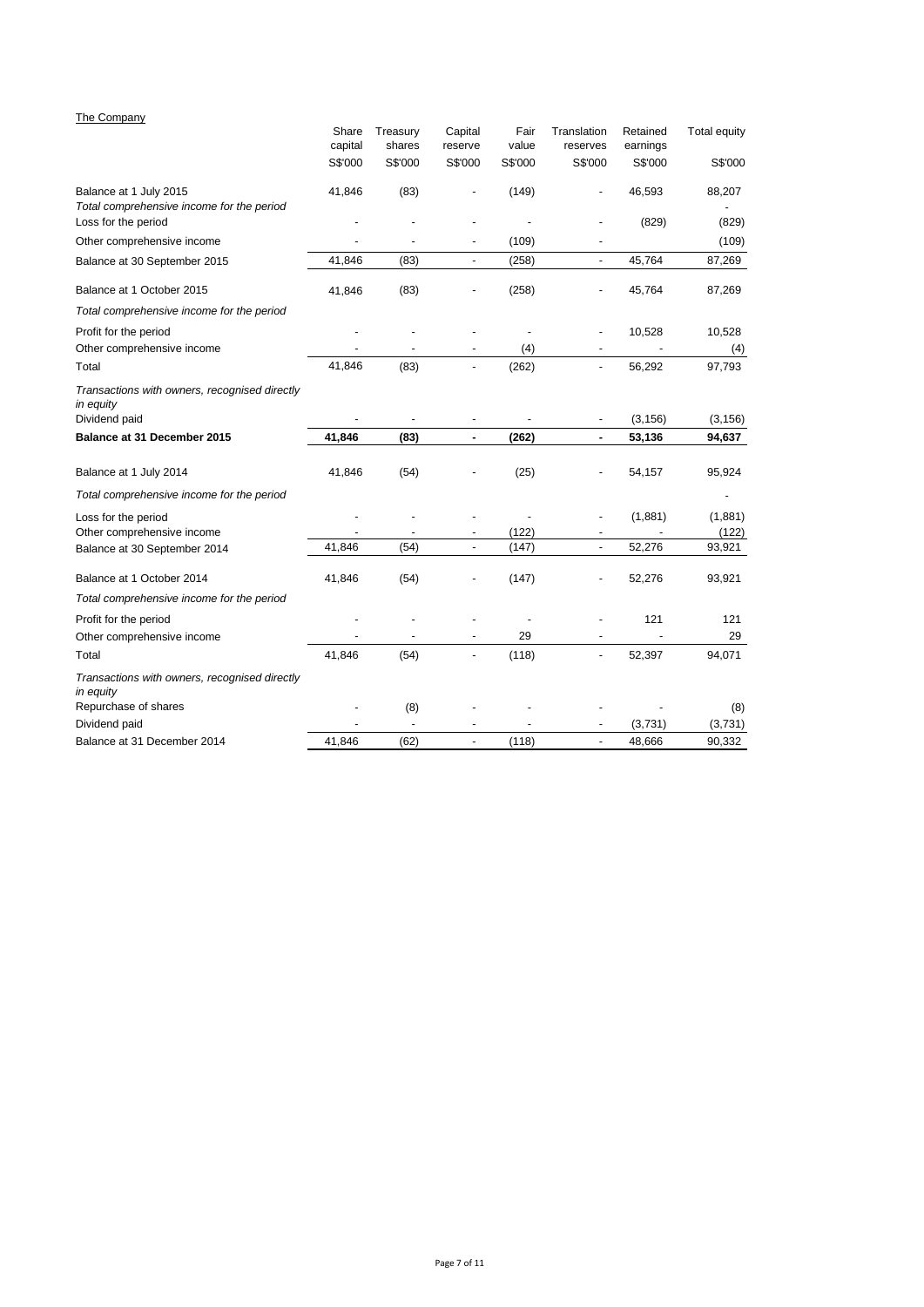**1(d)(ii) Details of any changes in the company's share capital arising from right issue, bonus issue, share buy-backs, exercise of share options or warrants, conversion of other issues of equity securities, issue of shares for cash or as consideration for acquisition or for any other purpose since the end of the previous period reported on. State also the number of shares that may be issued on conversion of all outstanding convertibles, as well as the number of shares held as treasury shares, if any, against the total number of issued shares excluding treasury shares of the issuer, as at the end of the current financial period reported on and as at the end of the corresponding period of the immediately preceding financial year.**

On 18 November 2015, the Company completed the share consolidation of every five (5) ordinary shares into one (1) ordinary share in the capital of the Company, fractional entitlements to be disregarded ("Share Consolidation"). There were no shares issued for the current quarter ended 31 December 2015. As at 31 December 2015, there were no outstanding convertibles (31 December 2014: Nil). As at 31 December 2015, the total number of issued shares excluding treasury shares was 114,768,800 (31 December 2014: 573,975,000). As at 31 December 2015, the total number of treasury shares was 120,180 (31 December 2014: 470,000).

#### **1(d)(iii) To show the total number of issued shares excluding treasury shares as at the end of the current financial period and as at the end of the immediately preceding year.**

|                                                         | 31/12/2015  | 30/06/2015  |
|---------------------------------------------------------|-------------|-------------|
| Total number of issued ordinary shares                  | 114.888.980 | 574.445.000 |
| Less: Treasury shares                                   | (120.180)   | (600, 900)  |
| Total number of issued shares excluding treasury shares | 114.768.800 | 573.844.100 |

#### **1(d)(iv) A statement showing all sales, transfers, disposal, cancellation and /or use of treasury shares as at the end of the current financial period reported on.**

No treasury shares were sold, transferred, disposed, cancelled and/or used as at the end of the current financial period reported on.

## **2. Whether the figures have been audited or reviewed and in accordance with which auditing standard.**

The figures presented are not audited or reviewed by the Company's Auditor.

- **3.** Not applicable. **Where the figures have been audited or reviewed, the auditors' report ( including any qualifications or emphasis of a matter)**
- **4. Whether the same accounting policies and methods of computation as in the issuer's most recently audited annual financial statements have been applied.**

The Group has applied the same accounting policies and methods of computation in the preparation of the consolidated financial statements for the current reporting period as those applied in the audited financial statements for the year ended 30 June 2015.

#### **5. If there are any changes in the accounting policies and methods of computation, including any required by an accounting**

There are no changes to the Group's accounting policies and the adoption of FRS and INT FRS that become effective in the financial period beginning on or after 1 July 2015 has no significant impact on the financial statements.

#### **6. Earnings per ordinary share of the group for the current period reported on and the corresponding period of the immediately preceding financial year, after deducting any provision for preference dividends.**

|                                                                             | Group                  |             | Group       |             |  |
|-----------------------------------------------------------------------------|------------------------|-------------|-------------|-------------|--|
|                                                                             | 2Q FY2016<br>2Q FY2015 |             | 1H FY2016   | 1H FY2015   |  |
|                                                                             |                        | Restated *  |             | Restated*   |  |
| EPS based on weighted average number of ordinary shares in<br>issue (cents) | (1.81)                 | 4.19        | (1.43)      | 5.30        |  |
| On a fully diluted basis (cents)                                            | (1.81)                 | 4.19        | (1.43)      | 5.30        |  |
| Weighted average number of ordinary shares in issue                         | 114,768,820            | 114,803,333 | 114,768,820 | 114,803,333 |  |

There were no potential dilutive ordinary shares in existence for 2Q FY 2016 & 2Q FY 2015.

**7. Net asset value (for the issuer and group) per ordinary share based on total number of issued shares excuding treasury shares of the issuer at the end of the :-**

# **(a) current financial period reported on; and**

## **(b) immediately preceding financial year.**

Net asset value per ordinary share

Ordinary shares at the end of the current financial period and immediately preceding financial year

| The Group   |                      | The Company |                     |  |  |
|-------------|----------------------|-------------|---------------------|--|--|
| 31/12/2015  | 30/06/2015           | 31/12/2015  | 30/06/2015          |  |  |
| 108.81      | Restated *<br>115.28 | 82.46       | Restated *<br>76.86 |  |  |
| 114,768,800 | 114,768,800          | 114,768,800 | 114,768,800         |  |  |

\* For comparison purpose, prior period earnings per share and net assets value are adjusted due to the Share Consolidation in the capital of the Company.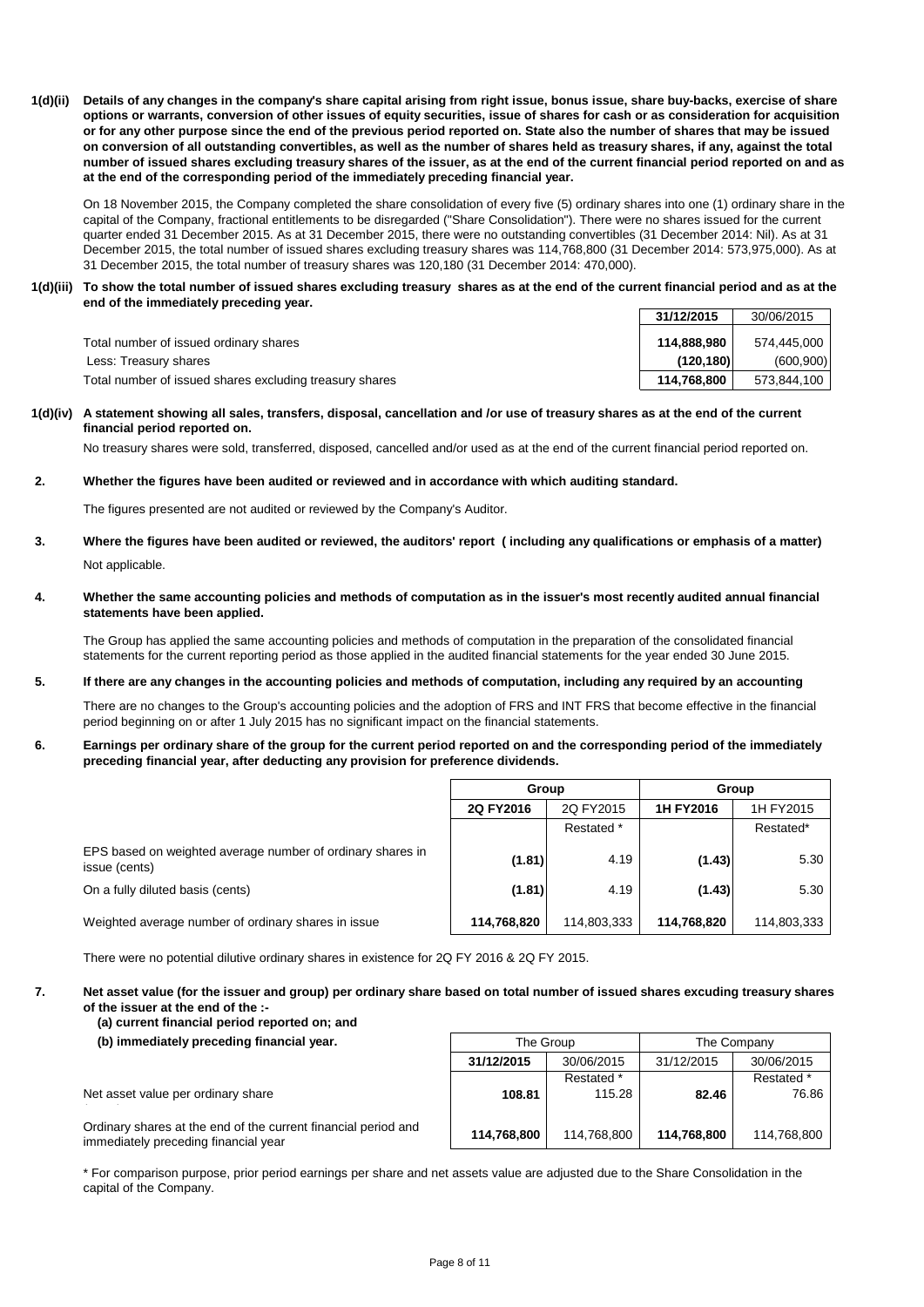**8. A review of the performance of the group, to the extent necessary for a reasonable understanding of the group's business. It must include a discussion of the following:-**

**(a) any significant factors that affected the revenue, costs, and earnings of the group for the current financial period reported on, including (where applicable) seasonal or cyclical factors; and**

**(b) any material factors that affected the cash flow, working capital, assets or liabilities of the group during the current financial period reported on.**

## **INCOME STATEMENT**

## **Revenue**

|                                  | Group          |           |            |                |           |            |
|----------------------------------|----------------|-----------|------------|----------------|-----------|------------|
|                                  | 2Q FY2016      | 2Q FY2015 | % Change   | 1H FY2016      | 1H FY2015 | % Change   |
|                                  | <b>S\$'000</b> | S\$'000   |            | <b>S\$'000</b> | S\$'000   |            |
| <b>Equipment rental business</b> | 9.522          | 12,020    | $(20.8\%)$ | 20,271         | 23,841    | $(15.0\%)$ |
| <b>Trading business</b>          | 12.811         | 45.293    | (71.7%)    | 30.581         | 71.195    | (57.0%)    |
| <b>Total</b>                     | 22,333         | 57.313    | $(61.0\%)$ | 50.852         | 95.036    | (46.5%)    |
|                                  |                |           |            |                |           |            |

The Group registered total revenue of \$22.3m in 2Q FY2016 and \$50.9m in 1H FY2016 which was 61.0% and 46.5% lower than the corresponding periods. The decrease was due to lower rental revenue and significant decline in trading revenue.

Revenue from Equipment Rental business decreased by 20.8% to \$9.5m in 2Q FY2016 and 15.0% to \$20.3m in 1H FY2016 as compared to the corresponding periods, mainly due to slowdown in economy, resulting in competitive rental rate.

Revenue from Trading business decreased by 71.7% to \$12.8m in 2Q FY2016 and 57.0% to \$30.6m as compared to the corresponding periods, mainly due to significant decline in equipment sold.

# **Gross Profit**

|                                  |                | Group     |            |                        | Group    |            |
|----------------------------------|----------------|-----------|------------|------------------------|----------|------------|
|                                  | 2Q FY2016      | 2Q FY2015 |            | 1H FY2016<br>1H FY2015 | % Change |            |
|                                  | <b>S\$'000</b> | S\$'000   | % Change   | <b>S\$'000</b>         | S\$'000  |            |
| <b>Equipment rental business</b> | 2,307          | 4,388     | $(47.4\%)$ | 5,735                  | 8.184    | $(29.9\%)$ |
| <b>Trading business</b>          | 1.169          | 5.982     | $(80.5\%)$ | 2,807                  | 9.449    | $(70.3\%)$ |
|                                  | 3,476          | 10,370    | $(66.5\%)$ | 8,542                  | 17,633   | (51.6%)    |

The Group registered total gross profit of \$3.5m in 2Q FY2016 and \$8.5m in 1H FY2016 which was 66.5% and 51.6% lower than the corresponding periods. The decrease in gross profit was mainly due to lower rental revenue and significant decline in trading revenue.

Gross profit from Equipment Rental business decreased by 47.4% to \$2.3m in 2Q FY2016 and 29.9% to \$5.7m in 1H FY2016 as compared to the corresponding periods, due to lower revenue and rates.

Gross profit from Trading business decreased by 80.5% to \$1.2m in 2Q FY2016 and 70.3% to \$2.8m in 1H FT2016 as compared to corresponding periods, as a result of significant decline in revenue.

## **Net Profit**

The Group registered net loss after tax of \$2.0m in 2Q FY2016 and \$1.6m in 1H FY2016. This was mainly due to the net impact of the following:

(a) lower gross profit.

(b) lower other operating income due to lower servicing income, lower gain on disposal of property, plant and equipment and foreign exchange differences.

(c) lower selling expenses in tandem with the lower revenue.

(d) higher other operating expenses in 2Q FY2016, due to one-time recognition of the loss on disposal of an associate.

(e) the other operating expenses was lower in 1H FY2016 mainly due to significant unrealised fair value loss on forward currency contracts recorded in 1H FY2015.

(f) the operating expenses did not come down in tandem with the significant decline in revenue due to rising business costs.

(g) lower income tax expenses.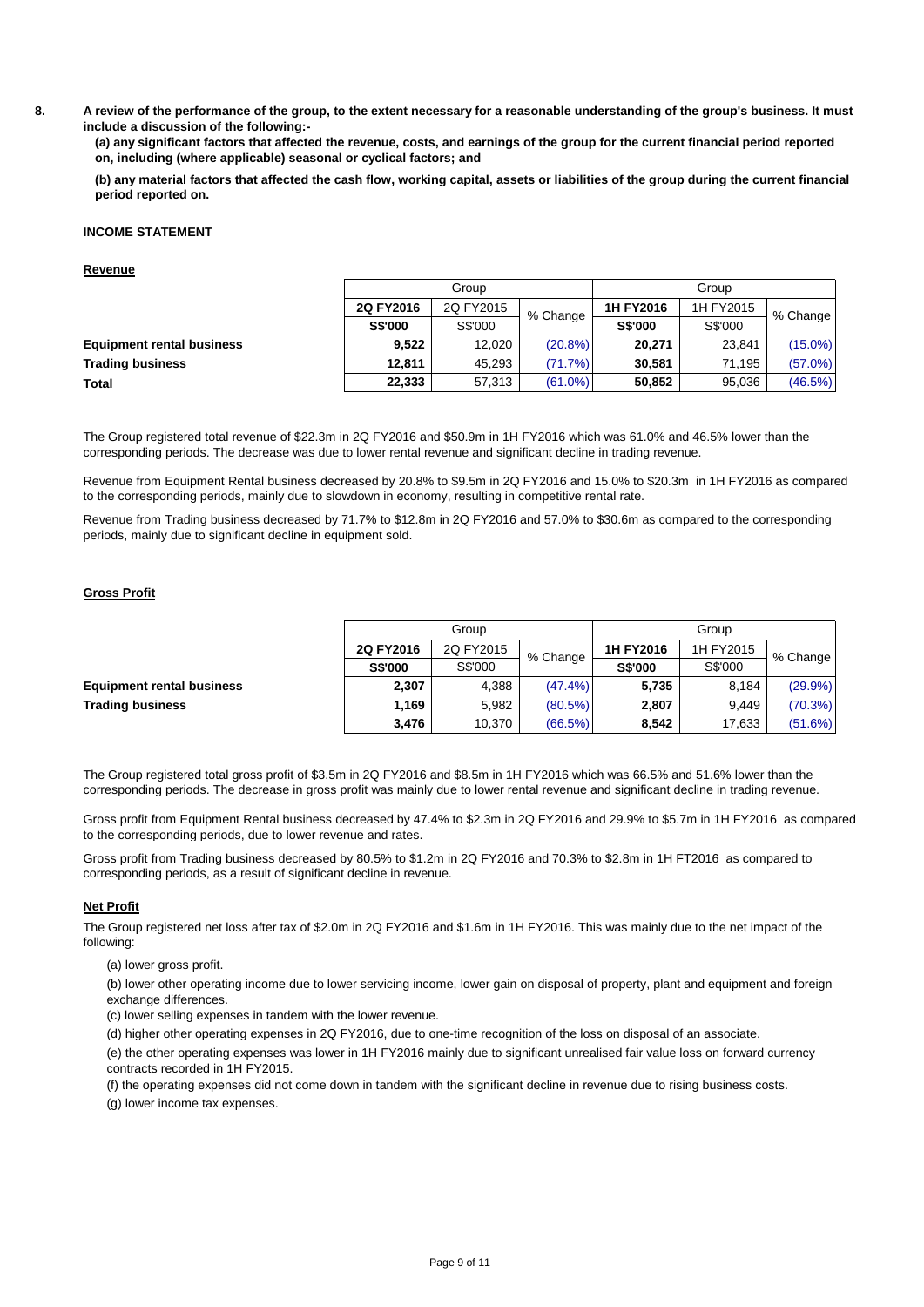#### **STATEMENT OF FINANCIAL POSITION**

# **Current assets**

As at 31 December 2015, total current assets amounted to \$71.4m or 36.0% of our total assets. Current assets comprised mostly of cash and bank balances, trade receivables and inventories. Total current assets decreased by \$31.1m as compared to 30 June 2015 mainly due to the decrease in trade receivables, inventories and lower cash balances.

## **Non-current assets**

As at 31 December 2015, non-current assets amounted to \$126.7m or 64.0% of our total assets. Non-current assets comprised mostly of fixed assets and investments. Total non-current assets increased by \$1.4m mainly due to increase in rental fleet size offset by disposal of investment in associates during the period.

# **Current liabilities**

As at 31 December 2015, current liabilities amounted to \$48.4m or 66.2% of our total liabilities. Current liabilities comprised mostly of bills payable, trade payables, other payables, current portion of finance leases and bank loans. Total current liabilities decreased by \$23.3m as compared to 30 June 2015, mainly due to repayment of bills payable offset by drawndown of finance leases and bank loans.

#### **Non- current liabilities**

As at 31 December 2015, non-current liabilities amounted to approximately \$24.7m or 33.8% of our total liabilities. Non-current liabilities comprised mostly of non-current portion of finance leases, bank loans and deferred tax. Total non-current liabilities increased by \$1.0m as compared to 30 June 2015, mainly due to drawndown of finance leases.

## **Working Capital**

As at 31 December 2015, the Group registered a positive working capital of \$23.0m as compared to that of \$30.7m as at 30 June 2015.

## **Equity**

The Group's equity decreased from \$132.3m as at 30 June 2015 to \$124.9m as at 31 December 2015 mainly due to the total comprehensive loss recorded for the period and payment of dividend in 2Q FY2016.